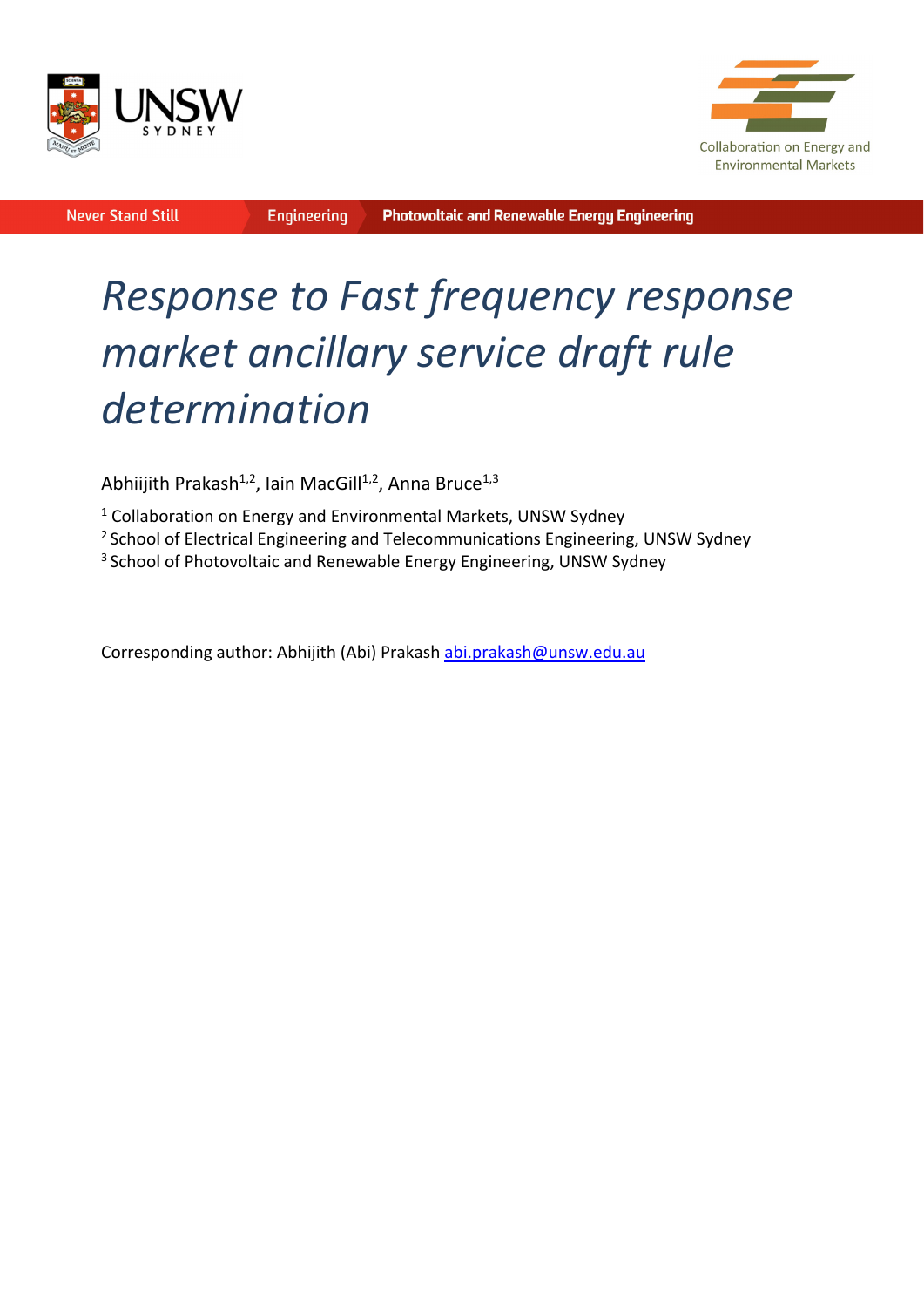3 June 2021





Ben Hiron Senior Adviser Australian Energy Market Commission Lodged electronically

Dear Mr Hiron,

#### **Re: Fast frequency response market ancillary service draft rule determination**

The Collaboration on Energy and Environmental Markets (CEEM) welcomes the opportunity to make a submission in response to the Australian Energy Market Commission's (AEMC) draft rule determination on a Fast frequency response market ancillary service.

#### **About us**

The UNSW Collaboration on Energy and Environmental Markets (CEEM) undertakes interdisciplinary research in the design, analysis and performance monitoring of energy and environmental markets and their associated policy frameworks. CEEM brings together UNSW researchers from a range of faculties, working alongside a number of Australian and international partners. CEEM's research focuses on the challenges and opportunities of clean energy transition within market-oriented electricity industries. Effective and efficient renewable energy integration is key to achieving such energy transition and CEEM researchers have been exploring the opportunities and challenges of market design and policy frameworks for renewable generation for the past two decades. More details of this work can be found at the Collaboration website. We welcome comments, suggestions, questions and corrections on this submission, and all our work in this area. Please contact Abhijith (Abi) Prakash regarding this submission (abi.prakash@unsw.edu.au), and Associate Professor Iain MacGill, Joint Director of the Collaboration (i.macgill@unsw.edu.au) and/or Dr Anna Bruce, CEEM's Engineering Research Coordinator (a.bruce@unsw.edu.au) for other CEEM matters.

#### **Our submission**

We welcome the release of AEMO's *Fast Frequency Response Implementation Options* report and the Commission's draft determination. Broadly speaking, we feel that the analysis presented by AEMO in the *Implementation Options* report has addressed some of our initial concerns around the effectiveness and efficiency of a contingency fast frequency response (FFR) market ancillary service, as detailed in our earlier submission<sup>1</sup>. In particular, we note that AEMO's frequency response modelling suggested that during low‐inertia system intact operation, frequency containment could be achieved through FFR procurement replacing large amounts of synchronous inertia and/or greater volumes of raise fast contingency FCAS (R6)<sup>2</sup>. Furthermore, whilst this modelling only accounted for system intact inertia levels (i.e. greater than 40,000 MW∙s), we expect that procuring FFR at lower operational levels will provide an even greater benefit in terms of system costs. In the short to mid‐term, these lower operational inertia levels may occur when regions are islanded, or may be relevant to meeting minimum regional inertia requirements. In the longer term, the ability to procure FFR will likely assist AEMO in ensuring that frequency stability can be achieved in a low-inertia and low carbon NEM. As such, we are generally supportive of this rule change.

<sup>1</sup> Abhiijith Prakash, Iain Macgill, and Anna Bruce, "Response to Frequency Control Rule Changes Directions Paper," 2021.

<sup>2</sup> Australian Energy Market Operator, "Fast Frequency Response Implementation Options," 2021, p27–28.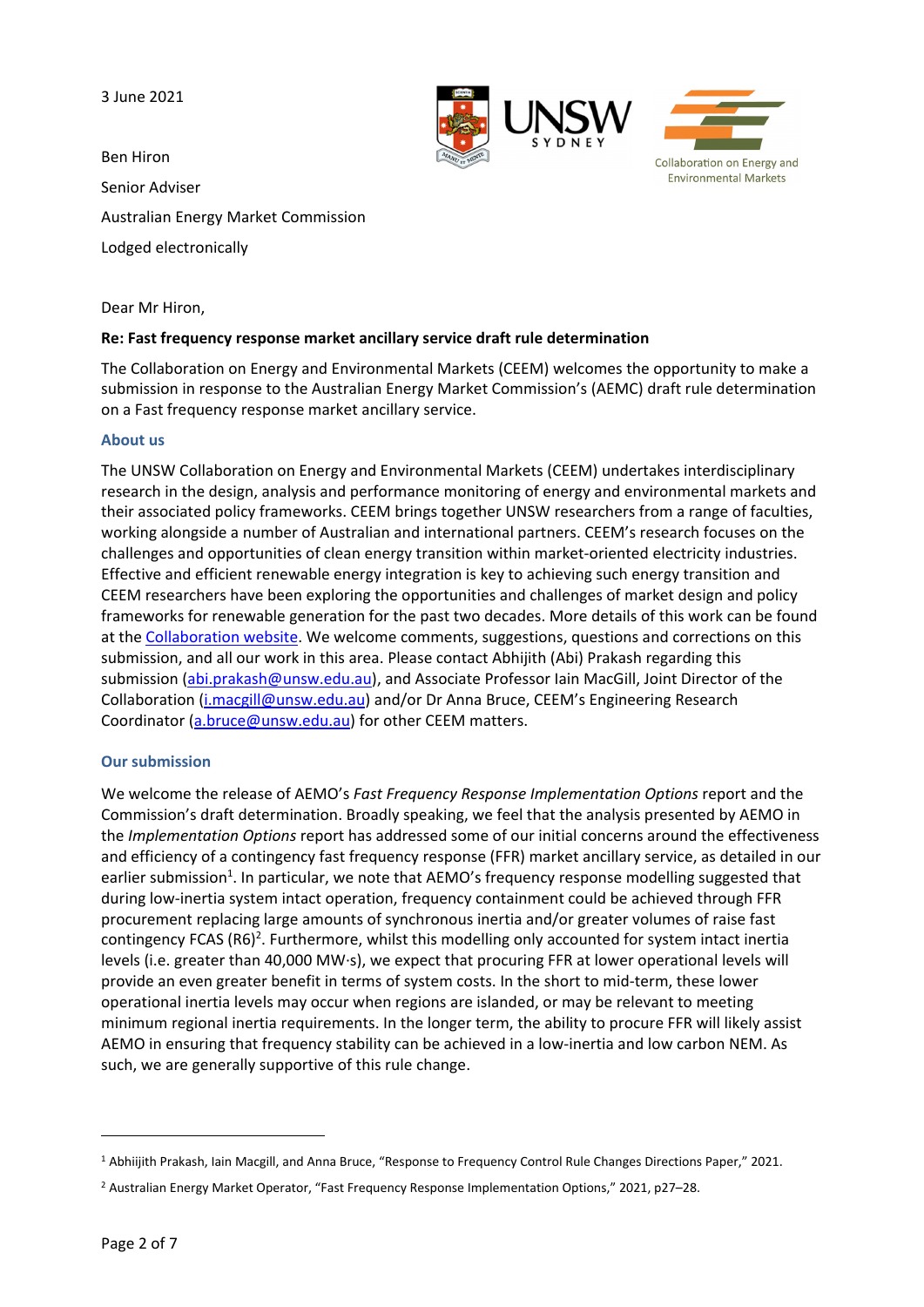However, as raised by AEMO in their *Implementations Report* and acknowledged by the AEMC in the draft determination<sup>3</sup>, we are of the view that there may initially be unnecessary risks and uncertainty for participants who might offer capacity in the new FFR contingency FCAS markets. Under the transitional and implementation arrangements outlined in the draft rule determination, there is a possibility that in the years preceding market implementation and possibly even for a period following market implementation, market participants who invest in FFR capability or resources that are FFR‐ capable may be faced with a changing service specification, regional limits and dispatch constraints that enforce more local limits on FFR provision. Without interim or transitional arrangements that enable AEMO to obtain operational experience with FFR (e.g. structured procurement of FFR across areas of the network) and that provide information about FFR provision viability to market participants, this uncertainty may lead to inefficient investment in power system resources capable of fast frequency response.

Furthermore, we would like to take this opportunity to discuss possible future directions for frequency control in the NEM. We reiterate the need for upcoming reviews of the Frequency Operating Standard (FOS) and the Market Ancillary Service Specification (MASS) and, more generally, the need for reviewing existing aspects of FCAS markets such as the methodology for dynamically determining FCAS procurement volumes. Such reviews should also ideally take a forward‐looking approach to frequency stability, which might include defining additional system requirements to ensure the power system and its resources can be operated in a stable manner without tying these requirements to any particular solution<sup>4</sup> (e.g. "What is an acceptable system RoCoF? Will this change?" rather than "How much inertia do we need?"). As these requirements and the ability to address them will change over time during electricity industry transition, it seems reasonable that should be regular and systematic reviews of the FOS, MASS and FCAS procurement volumes. This could assist in delivering a more proactive regulatory framework for frequency control in the NEM.

If these regular reviews are undertaken, they should be informed by an ongoing assessment of NEM frequency control performance and the findings from operational trials of emerging capabilities (e.g. provision of inertial response from grid‐forming inverters). We encourage the AEMC and AEMO to outline what *ex post* FCAS validation is currently in place, how such processes could be improved and how regulatory flexibility could better enable AEMO to contract with providers for small‐scale operational trials that explore new capabilities beyond ARENA demonstration programs<sup>5</sup>.

We would of course be very happy and interested to discuss these comments further with the AEMC if that is of interest to you and your colleagues. All the best for this challenging but extremely important work, and sincere regards

Abhiijith Prakash, Iain MacGill and Anna Bruce

Collaboration on Energy and Environmental Markets UNSW Sydney

<sup>&</sup>lt;sup>3</sup> Australian Energy Market Commission, "Fast Frequency Response Market Ancillary Service, Draft Rule Determination," 2021, p58.

<sup>4</sup> We note that this is the approach being taken by the Global Power System Consortium (G‐PST) Working Group on System Needs and Services (presentation by Timothy Green of Imperial College London – "Is Grid Forming Enough? What Do Electricity Grids Need From IBR?"). Publication of statement forthcoming.

<sup>&</sup>lt;sup>5</sup> Regulatory flexibility for AEMO and TNSPs was discussed in Energy Security Board, "Post 2025 Market Design Consultation Paper," 2020, p73. However, it was not included in the subsequent Options papers.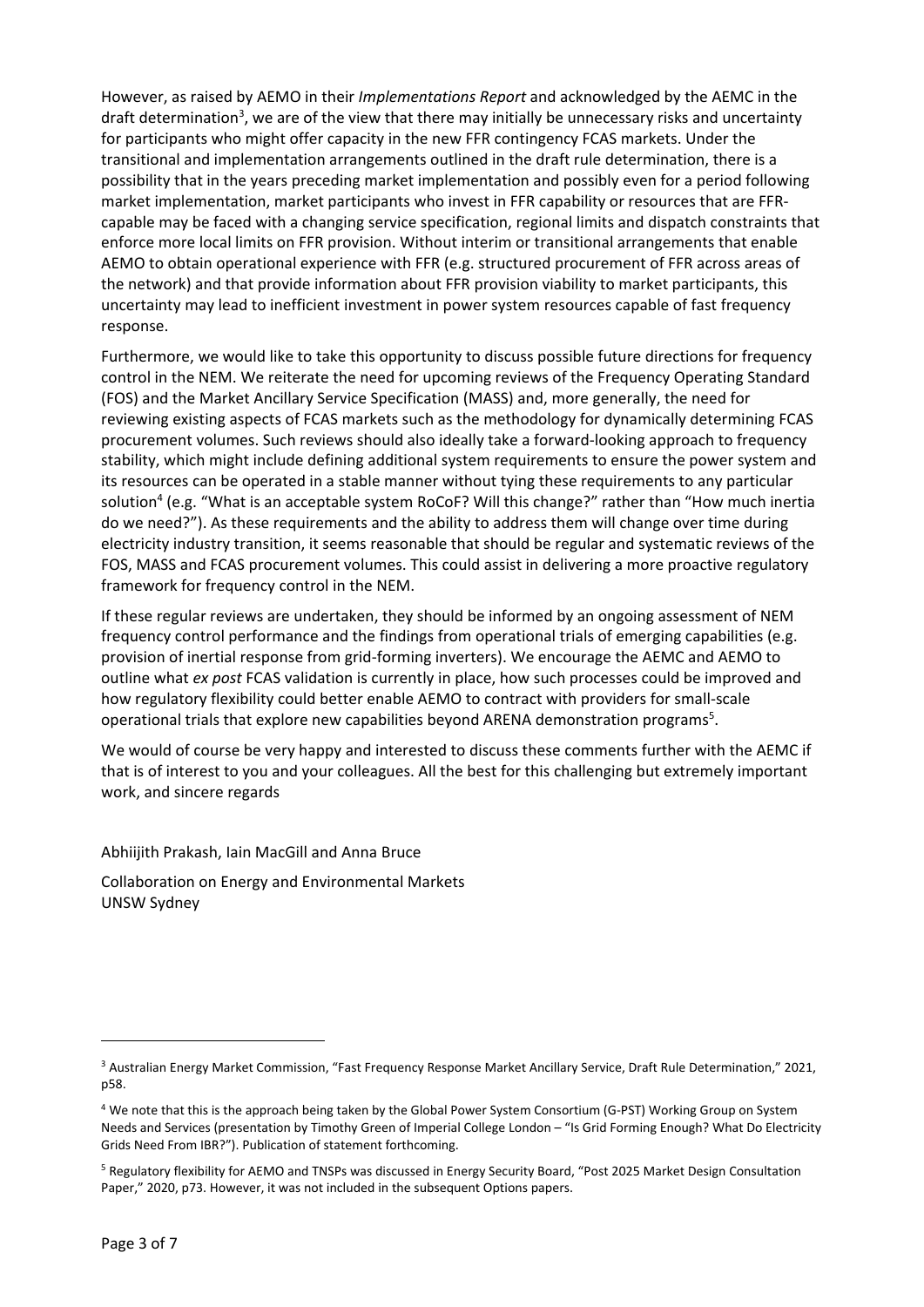### **Need for transitional measures**

As outlined in the *Implementation Options* report, AEMO is concerned about the secondary effects of Fast Active Power Response (FAPR) that would be delivered by very fast contingency FCAS providers. The first of these effects is the potential for FAPR to increase angular separation between weakly interconnected areas of the network (e.g. NEM regions) and increase the risk of regional separation, particularly where interconnectors are limited by transient stability<sup>6</sup>. Furthermore, greater angular separation could reduce the synchronising torque on synchronous machines and thereby have a negative effect on the synchronous machine's transient stability, should they be subject to further disturbances<sup>7</sup>. We expect such issues may be partially addressed through the regional FFR requirements and delivery caps proposed by AEMO.

The second of these effects is related to local voltage management and system integrity protection systems (SIPS). Researchers from the University of Melbourne<sup>8</sup> and the Electric Power Research Institute<sup>9</sup> have been studying FAPR and phase-locked loop stability of IBR in weak parts of the network and have concluded that effective FFR may require reactive power provision (voltage control) to maintain stable IBR operation. While these researchers have developed control strategies that have enabled IBR to provide this reactive power support, this provision may reduce the FAPR available given inverter rating limits. We expect AEMO will use FFR dispatch constraints to restrict, or altogether constrain‐off, FFR in such weak parts of the network. Similarly, dispatch constraints may be used where FFR may affect system integrity protection systems.

As such, without transitional measures that enable AEMO to test local dispatch constraints, regional requirements and the FFR service specification, we are concerned that market participants that are considering FFR provision may face the following risks in the three years preceding market implementation, and potentially even for a period after market implementation:

- The very fast contingency FCAS service specification may change and AEMO has also flagged that they may apply limits to the proportion of FFR obtained from switched FFR providers<sup>10</sup>. The former could result in additional costs for software/firmware changes in the inverter control settings, and the latter is a large uncertainty for market participants who are currently offering or planning to offer switched FCAS in the NEM.
- If delivery caps, regional requirements and potential dispatch constraints are not tested using existing assets, there may be uncertainty for investors with regards to how much FFR is required and where.

These risks and uncertainty could lead to participants developing IBR projects with the intention to participate in FFR markets but then being "constrained‐off" FFR in dispatch, restricted in their ability to participate in the event of controller-type or regional requirements, and/or needing to re-register should specifications change. This could lead to some degree of inefficient investment (e.g. installation of a new battery energy storage system or upgrade of existing IBR in a part of the network where FAPR is undesirable), thereby affecting participant confidence in their return on investment. These risks and

<sup>6</sup> National Grid ESO, "The Enhanced Frequency Control Capability (EFCC) Project Closing down Report," 2019, p14, "Fast Frequency Response Implementation Options," p33; Australian Energy Market Operator, "Interconnector Capabilities for the National Electricity Market," 2017.

<sup>7</sup> Ivan M. Dudurych, "The Impact of Renewables on Operational Security," *IEEE Power and Energy Magazine*, February (2021): p37–45.

<sup>8</sup> Mehdi Ghazavidozein, Oriol Gomis-Bellmunt, and Pierluigi Mancarella, "Simultaneous Provision of Dynamic Active and Reactive Power Response from Utility‐Scale Battery Energy Storage Systems in Weak Grids," *IEEE Transactions on Power Systems* 8950, no. c (2021): 1–1, https://doi.org/10.1109/TPWRS.2021.3076218.

<sup>&</sup>lt;sup>9</sup> Electric Power Research Institute, "Grid Inertia: Current Perceptions, Future Trends," 2021.

<sup>&</sup>lt;sup>10</sup> Australian Energy Market Operator, "Fast Frequency Response Implementation Options," p37.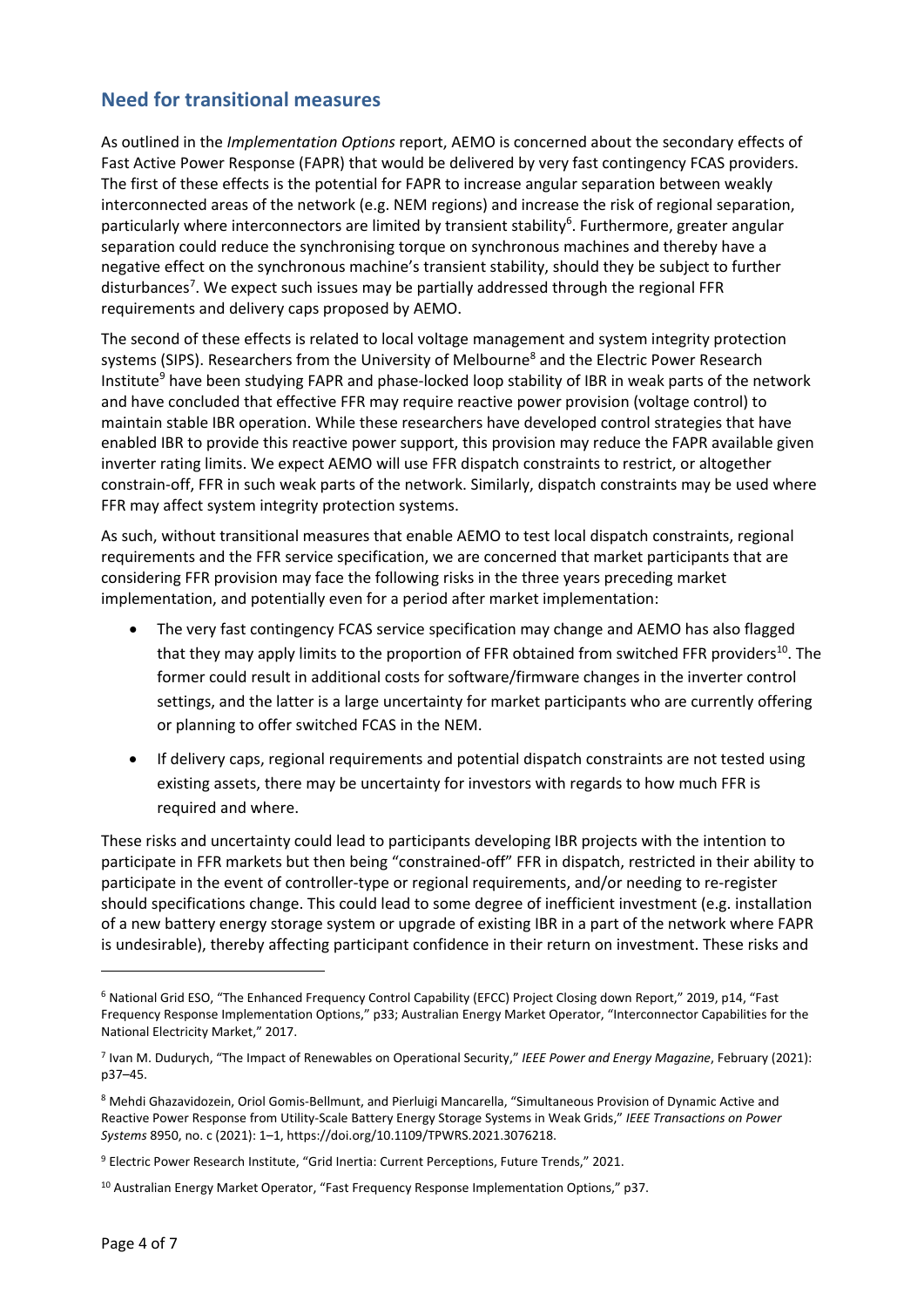uncertainty could also affect the availability of FFR capability in the NEM as we transition to instantaneous VRE penetrations of 75-100% in what may be as little as the next four years<sup>11</sup>.

As outlined by AEMO<sup>12</sup>, out-of-market structured procurement mechanisms are employed widely in Europe and could assist in improving market information to potential providers so long as the procurement process is transparent and key findings, including potential regional and locational constraints and provision caps, are made publicly available. We note that such market information is important for efficient investment decisions, particularly for the large number of battery energy storage systems that have been proposed in the NEM (Figure 1).



**Figure 1:** AEMO NEM Generation Information over the next 10 years (as of May 2021). Source: NEM Generation Information May 2021.

## **Future directions for frequency control**

In our view, frequency control requirements for the NEM are defined by:

- 1. The capabilities of frequency control resources and frequency-related limits that ensure safe and stable operation of power system equipment (e.g. stability of phase-locked loops or relays that trip equipment to prevent equipment damage due to vibrations or pole‐slipping).
- 2. More "passive" and potentially path-dependent characteristics of the power system, such as the degree of regional interconnection.

During electricity industry transition, it is our view that the former (capabilities and limits) will change at a pace far greater than that of the latter. While this alone should warrant ongoing and systematic review of frequency control in the NEM, we note that more "passive" power system characteristics may challenge existing assumptions or limit our ability to leverage new capabilities. A pertinent example is that while frequency control has historically been viewed as a "global" NEM system service, weak interconnection between regions and system strength issues in certain parts of the network are increasingly introducing a "local" aspect to frequency control.

<sup>&</sup>lt;sup>11</sup> Australian Energy Market Operator, "Renewable Integration Study : Stage 1 Report," 2020.

<sup>&</sup>lt;sup>12</sup> Australian Energy Market Operator, "Fast Frequency Response Implementation Options," p39.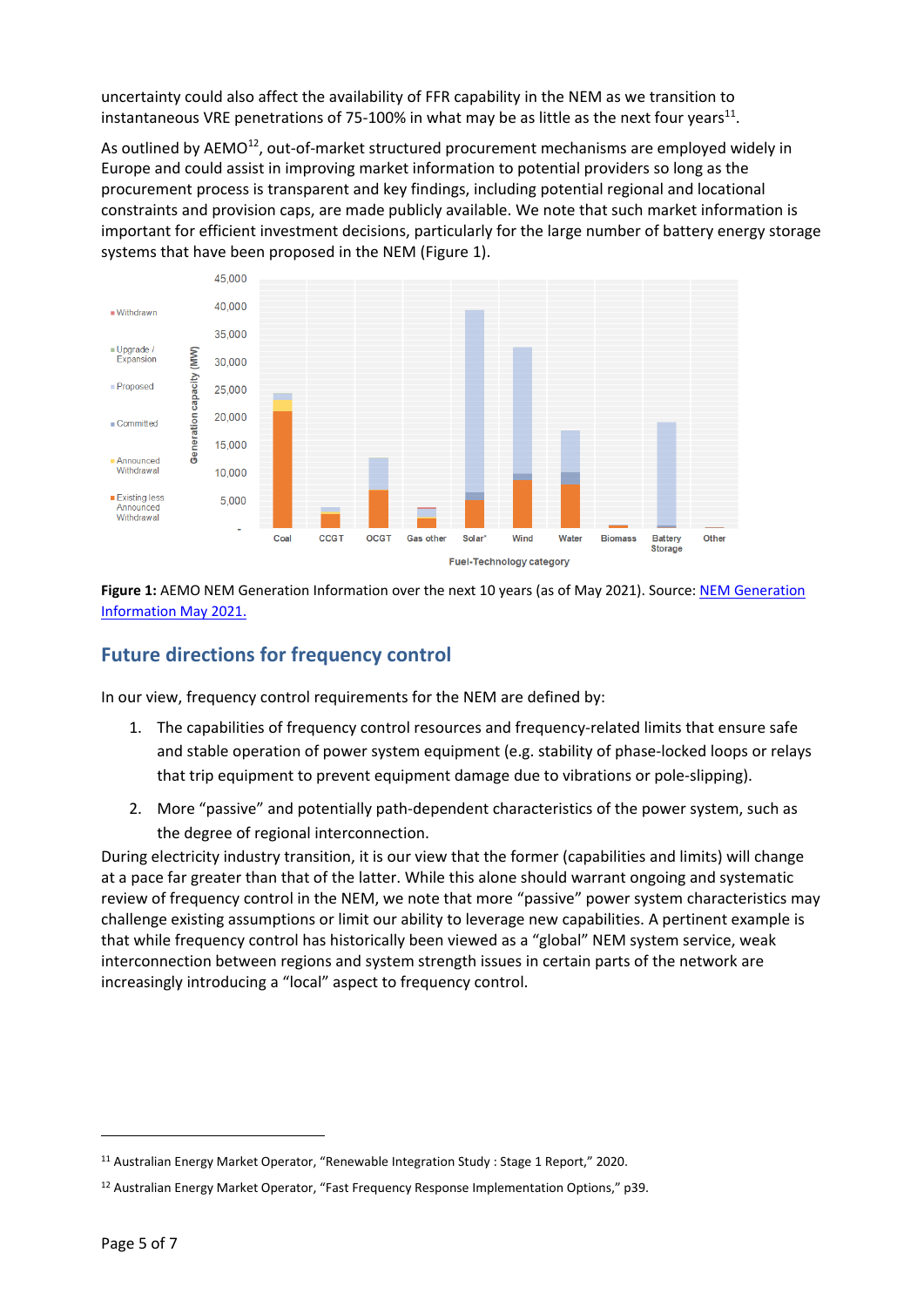Furthermore, as the valuation of additional essential system services are being considered, the interaction between frequency control and these services needs to be further explored. For example:

- 1. How should intra-dispatch FCAS interact with a potential operating reserves service, which would be required to respond after one or more dispatch intervals? Should FCAS "hand over" to operating reserves? Or will they function together as a part of a frequency control hierarchy?
- 3. As system services become increasingly disaggregated, how should they be prioritised? For example, if a battery energy storage system is in a weak part of the network, should it provide reactive power support at the cost of FFR provision, and if so, should it be remunerated for any opportunity‐cost? Or should this be handled by discrete service provider, such as a system strength providers procured by a TNSP?

These issues and questions will likely need to be addressed by an iterative regulatory process driven by operational experience. While we see rule change processes playing a major role in this process, we still see a need for regulatory flexibility that would enable AEMO and the AEMC to make smaller "tweaks" and take on a more proactive role as the NEM continues to transition. An example of such flexibility could be to conduct regular reviews of the Market Ancillary Service Specification (MASS), the Frequency Operating Standard (FOS) and the methodology for dynamically determining FCAS volumes<sup>13</sup>. If such regular reviews were undertaken, they should ideally be informed by:

- Frequency control performance monitoring, which should go beyond statistical reporting on NEM frequency and assess unit contributions and technology capabilities. We would encourage AEMO and the AEMC to outline what *ex post* FCAS validation is currently in place and how such processes could be streamlined or improved; and
- Experience from operational trials. These trials could involve a structured procurement process run by AEMO that acquires small volumes of a service from resources that offer a capability that has yet to be demonstrated in the bulk power system. Such trials could neatly dovetail with ARENA‐funded trials and demonstration programs, which, in the case of utility‐scale resources, are often site‐specific.

A proactive regulatory framework would also focus on system requirements rather than particular solutions. For example, a NEM‐wide RoCoF limit could be established and met through a variety of solutions, such as physical inertia, virtual inertia from grid-forming inverters or even FFR provided by grid-following IBRs<sup>14</sup>. As IBR penetrations increase and enable system services to become increasingly disaggregated<sup>15</sup>, it is conceivable that a RoCoF limit would enable physical inertia safety nets and regional requirements to be met, or altogether replaced by a performance‐based RoCoF service that could be provided by a combination of technologies and control topologies. In this way, designing system service requirements around needs rather than specific solutions can provide flexibility to operators with respect to which (combination of) solutions can be deployed.

<sup>&</sup>lt;sup>13</sup> We note that the biennial Power System Frequency Risk Review (soon to be General Power System Risk Review) accounts for non-credible contingencies. We are suggesting a broader review of frequency control arrangements in the NEM.

<sup>14</sup> Lasantha Meegahapola et al., "Power System Stability in the Transition to a Low Carbon Grid: A Techno-economic Perspective on Challenges and Opportunities," *WIREs Energy and Environment*, no. February (April 5, 2021): 1–27, https://doi.org/10.1002/wene.399; Yashen Lin et al., "Research Roadmap on Grid‐Forming Inverters," *NREL*, 2020.

<sup>&</sup>lt;sup>15</sup> We note, however, that certain requirements will remain coupled so long as synchronous machines are still connected to the power system. An example is how inertial response/RoCoF mitigation may improve transient stability.